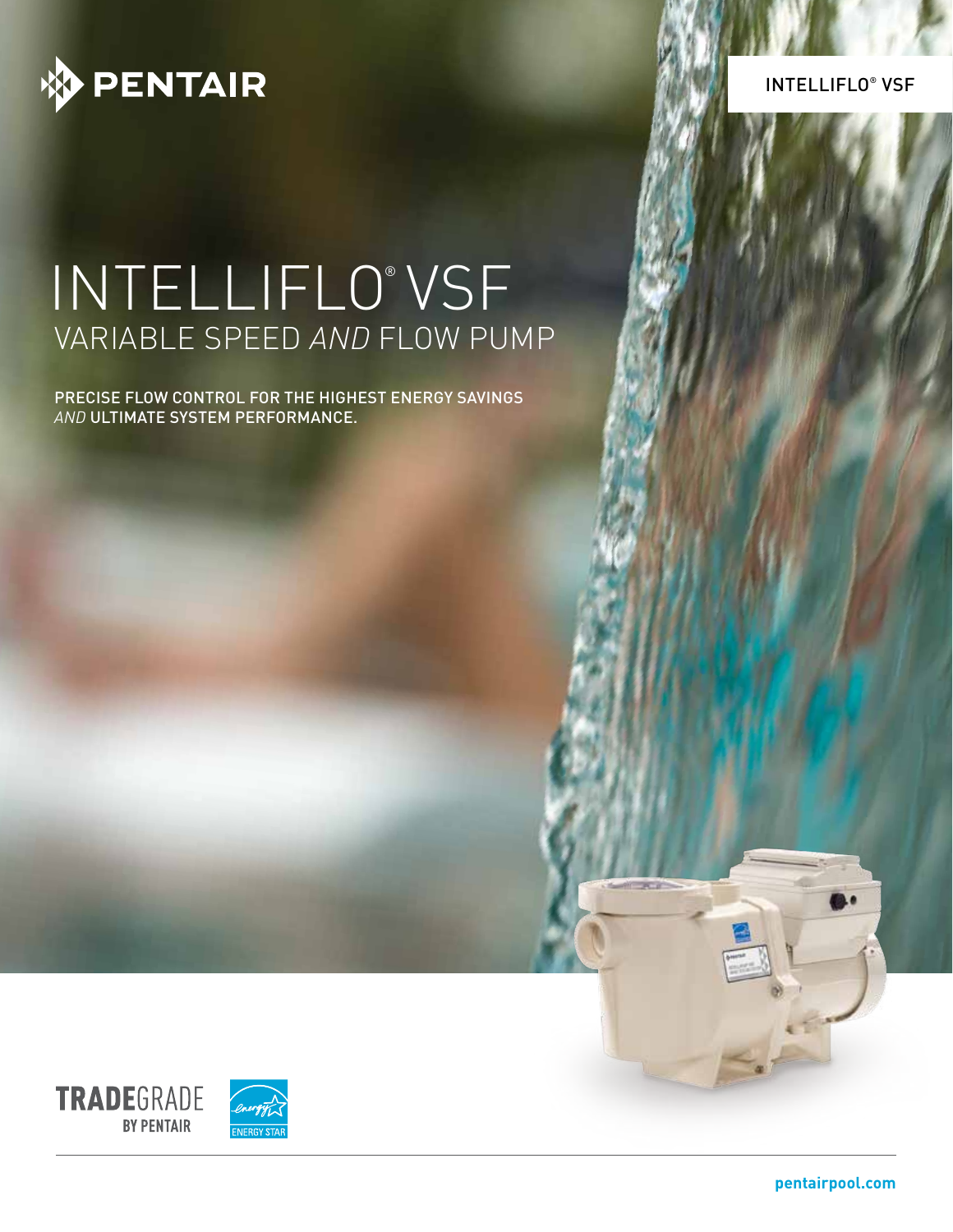

*NEW! THE WORLD'S FIRST VARIABLE SPEED AND FLOW PUMP THAT DELIVERS THE HIGHEST AVAILABLE EFFICIENCY AND PEAK PERFORMANCE.*

#### **Responds to changing conditions**

The IntelliFlo® VSF Pump is the first to adjust to changes in flow conditions to maintain its preprogrammed flow rate to run optimally throughout the entire filtration cycle. It's like having cruise control for your pump.

#### **Equipment performs precisely as designed**

- Filters get the right amount of flow to maintain water clarity.
- Laminars and water features perform more consistently.
- Equipment efficiency and service life increase.

#### Up to 90%<sup>1</sup> energy savings

Since the IntelliFlo VSF pump is ultra energy efficient, you can experience increased energy savings, up to 90%, when compared to conventional single- or two-speed pumps.

1 Savings based on variable speed pump compared to a single-speed pump running 12 hours per day at an average of \$0.16 per kWh in a 20,000 gallon pool. Actual savings may vary based on local utility rates, pool size, pump run time,pump horsepower, pump rpm, plumbing size and length, pump model, service factor and other hydraulic factors.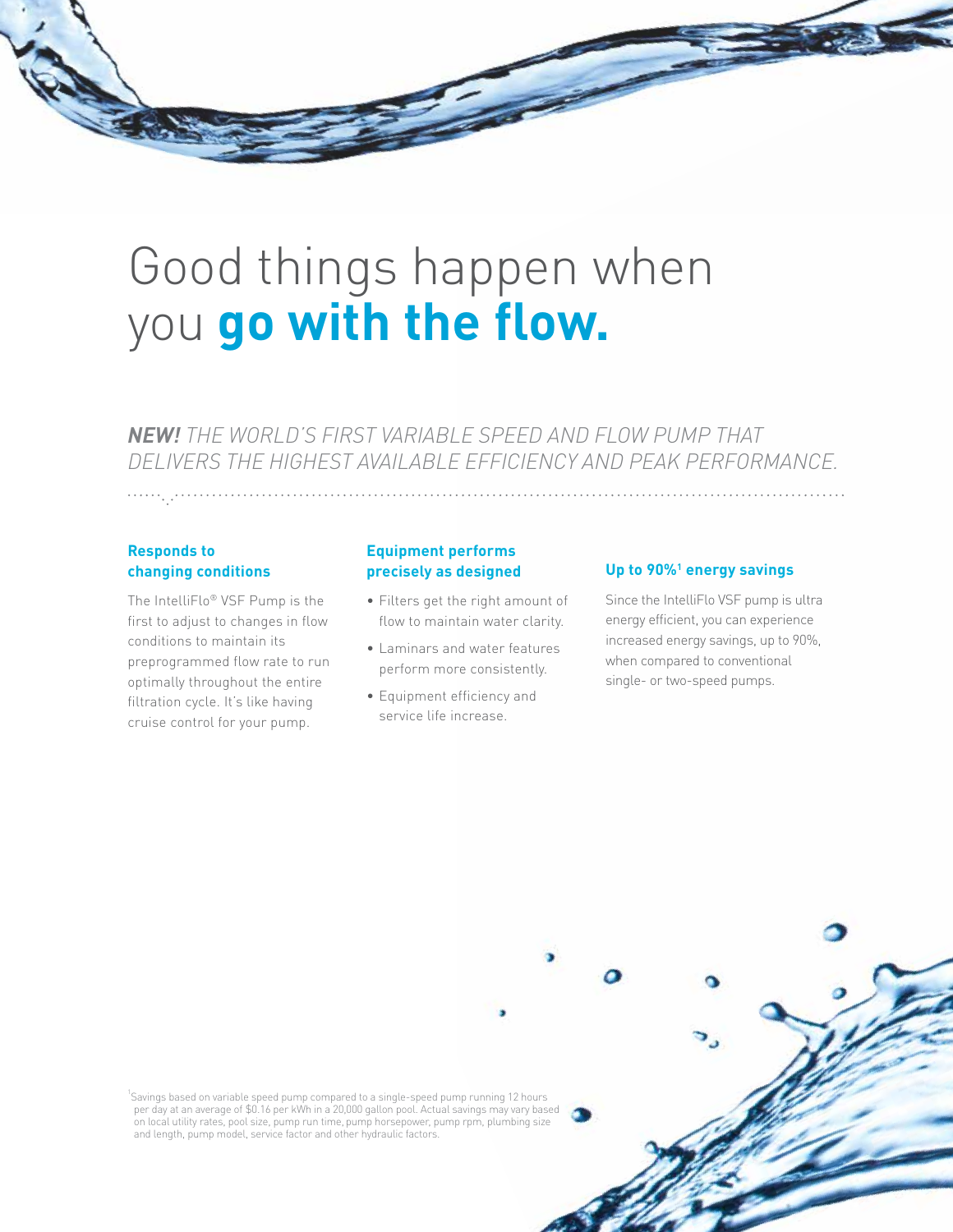### **TRADE**GRADE **BY PENTAIR**

THE NEW INTELLIFLO VSF PUMP IS PART OF THE TRADEGRADE FAMILY OF PRODUCTS—EXCLUSIVELY MADE FOR AND SOLD BY THE WORLD'S MOST DEMANDING POOL PROFESSIONALS.

TradeGrade products give consumers the confidence that their pool pro is recommending the very best equipment and providing unmatched expertise for installation, setup and servicing.

### **90%1** energy savings Up to

#### **POTENTIAL SAVINGS WITH AN INTELLIFLO VSF VARIABLE SPEED** *AND* **FLOW PUMP**

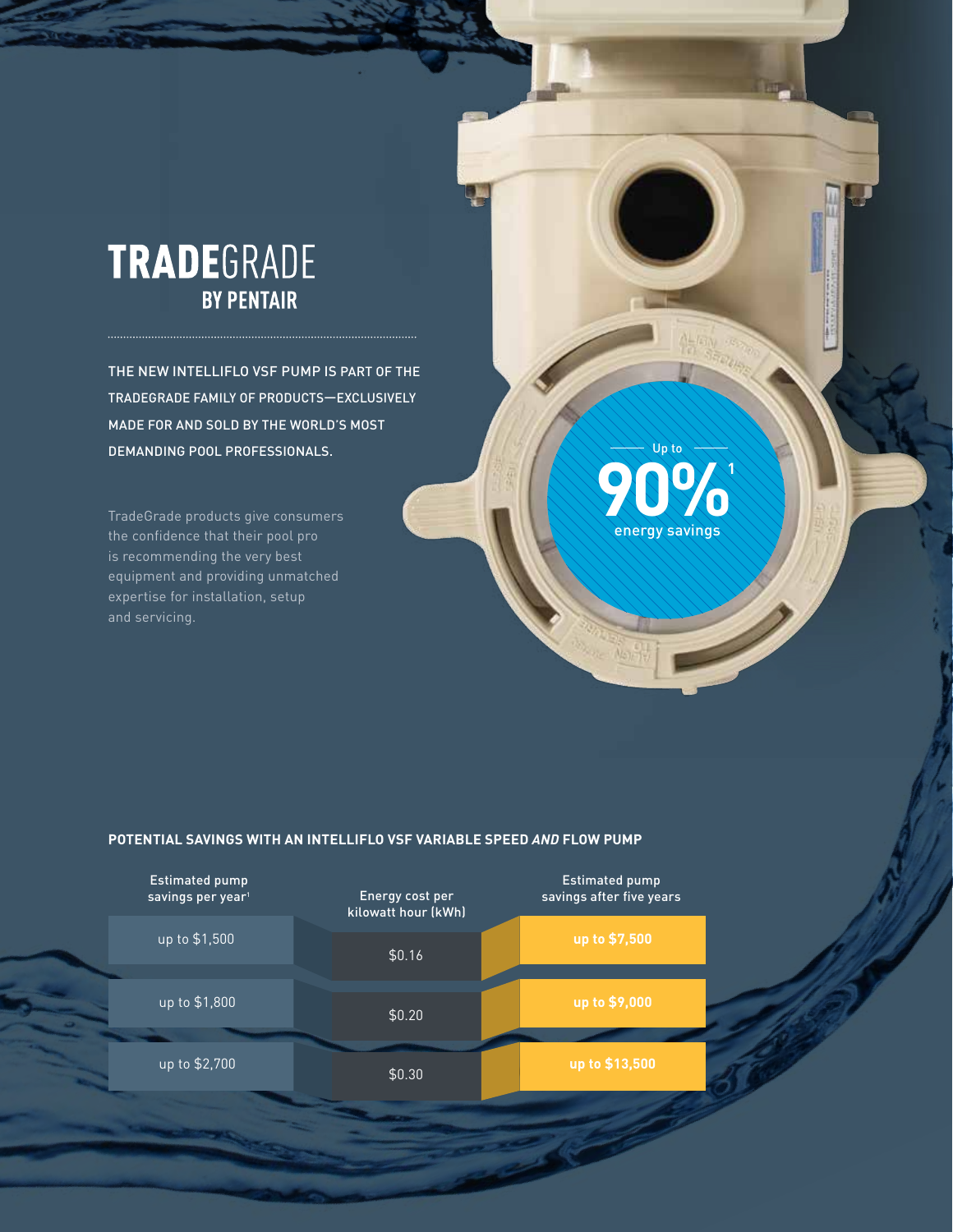

# All around the pool, **precision pays.**

#### **Adjusts to your pool's unique needs**

Every pool design is different, and conditions change, such as when filters accumulate debris over time. Other variable speed pumps require guesswork to set, and they don't adjust for flow changes. But, the IntelliFlo® VSF Pump does and always delivers just the right flow.

#### **Set it and forget it**

Just set the desired flow rate and the IntelliFlo VSF pump will adjust as needed to maintain it. It's that simple. There's no more guesswork. Kick back and enjoy your pool while the IntelliFlo VSF pump supplies the precisely set flow for peak equipment performance.

#### ENERGY SAVINGS WITH FLOW CONTROL

*Traditional variable speed pumps are set to run faster than needed early in the filtration cycle to compensate for flow reduction later as debris accumulates in the filter. The IntelliFlo VSF pump adjusts flow throughout the cycle to minimize energy use.*



#### **Variable Speed:**

#### **Variable Speed** *and* **Flow:**

RPM set high to maintain minimum flow Increases speed as needed to

maintain preset flow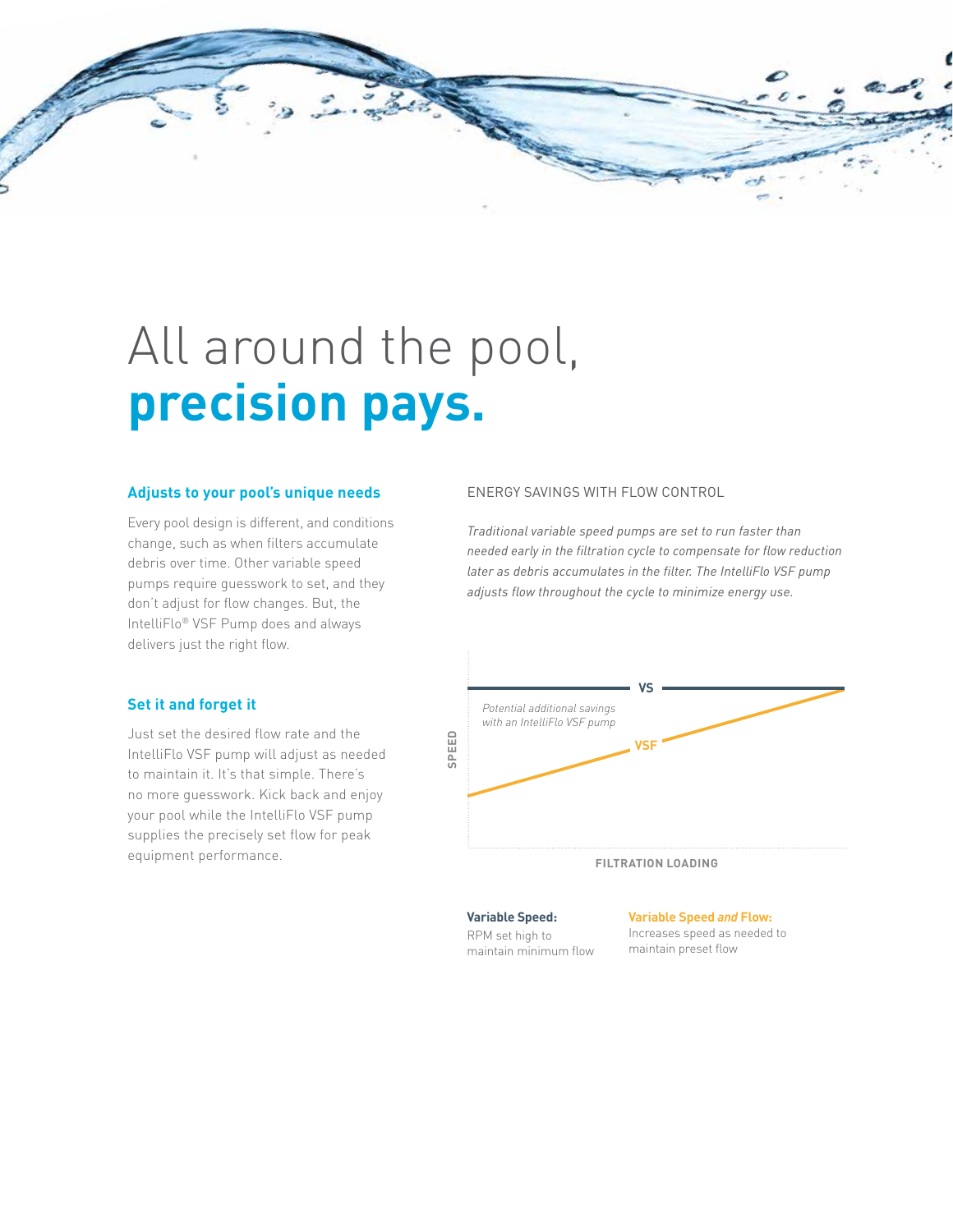#### *ALWAYS THE RIGHT FLOW FOR A BETTER POOL EXPERIENCE AND LOWER COSTS*

#### Perfecting flow

By itself or integrated with an automation system, rely on the IntelliFlo VSF pump to precisely maintain your system's flow requirements, no matter the task.



**Sparkling clean water** Always the right flow to maintain daily water turnover for optimum filtration.



**More efficient heating** Always the right flow for maximum heater efficiency.



**Visual perfection** Always the right flow so laminars, waterfalls and negative edges look their best.

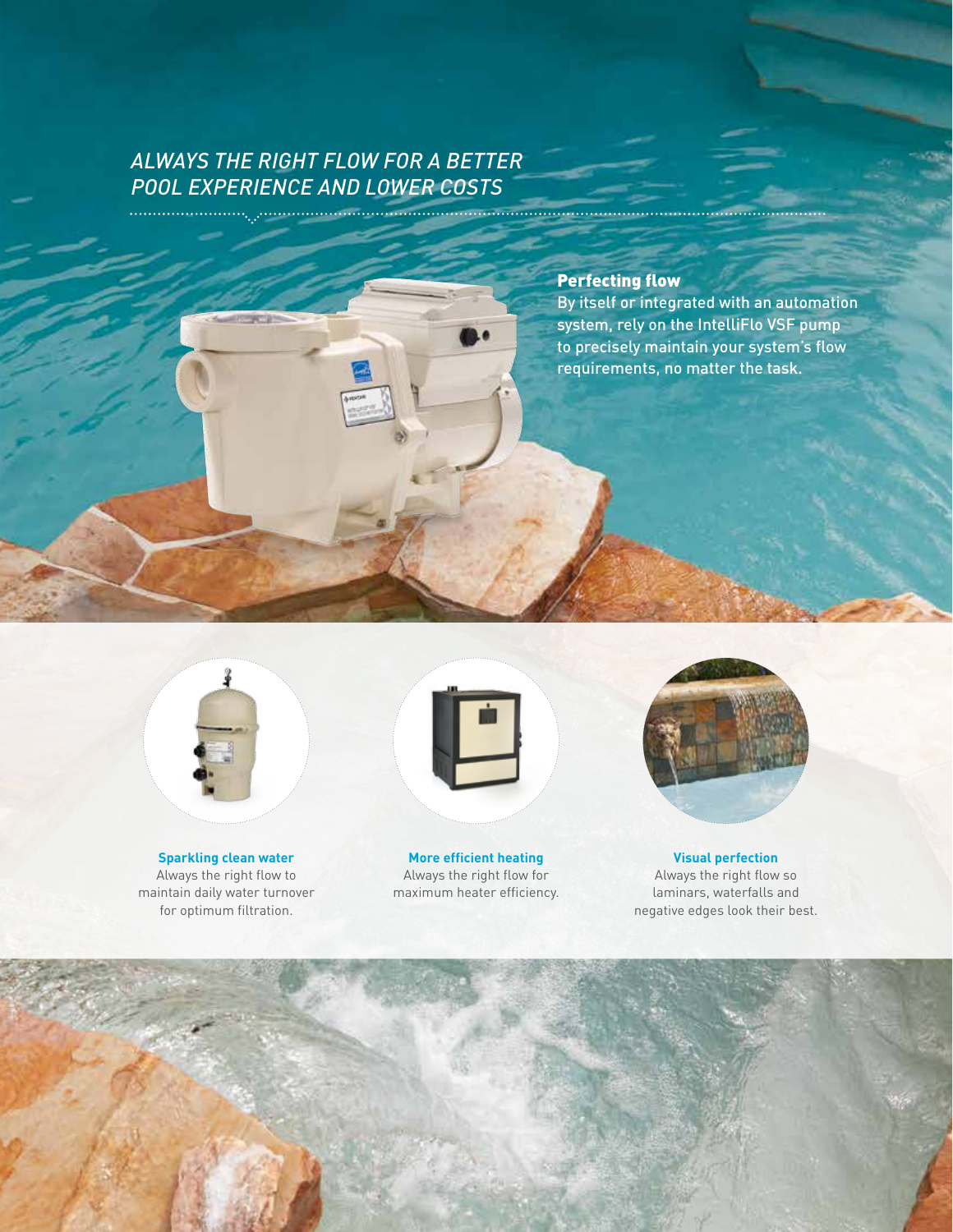## It's an IntelliFlo® Pump with **trusted family traditions.**

Pentair is the first brand to offer speed control and flow control in the same pump. And, the IntelliFlo VSF pump is the most recent product in a long history of firsts. Innovations include: the first variable speed pool pump, the first variable flow pool pump, Safety Vacuum Release System (SVRS) technology and the first ENERGY STAR® Certified pool pump.



Rotatable keypad with optional wall mount kit (sold separately)



Top-mounted field wiring compartment is easier to access and connect

Eight programmable speed or flow settings and built-in timer

Menus are easier than ever to use

Totally enclosed fan-cooled design for quiet operation and long life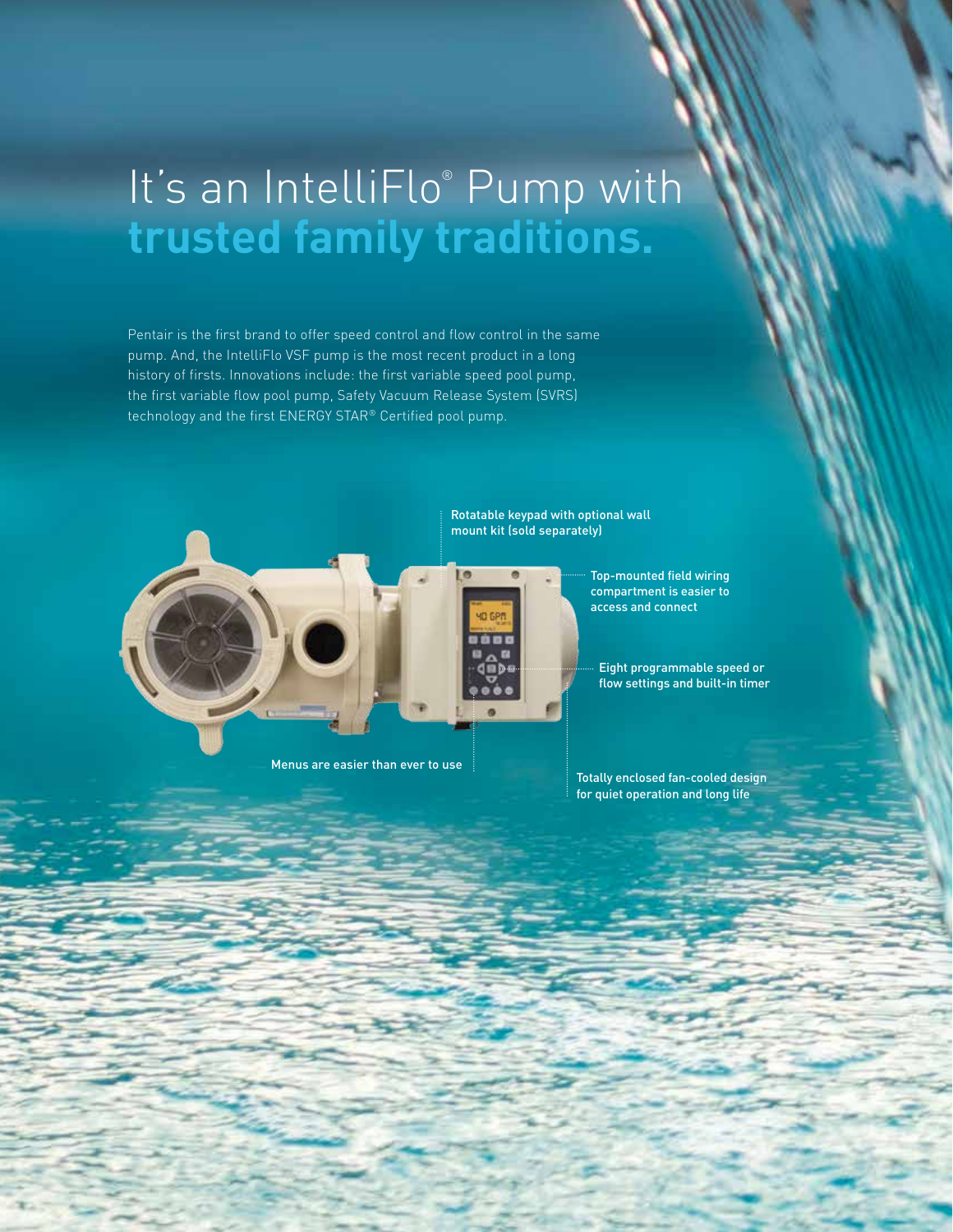



#### **Smart technology for remarkable energy efficiency**

Experience energy savings up to 90%. IntelliFlo pumps are installed in more pools worldwide and have saved more money than any other variable speed pump family.



**Set it and forget it** IntelliFlo VSF pump maintains its set flow rate by responding to changing conditions. It's like cruise control for your pump.



**The quietest pump on the planet** When operating at low speed, it's so quiet you might not even know it's operating.



#### **Automation compatible**

Pair with the EasyTouch® or IntelliTouch® Automation Systems with ScreenLogic2® Interface and you can control your pool functions from across the yard or around the globe.

Decibels (dB) + 1.5 HP pool pump. Sources: American Speech-Language-Hearing Association, OSHA.